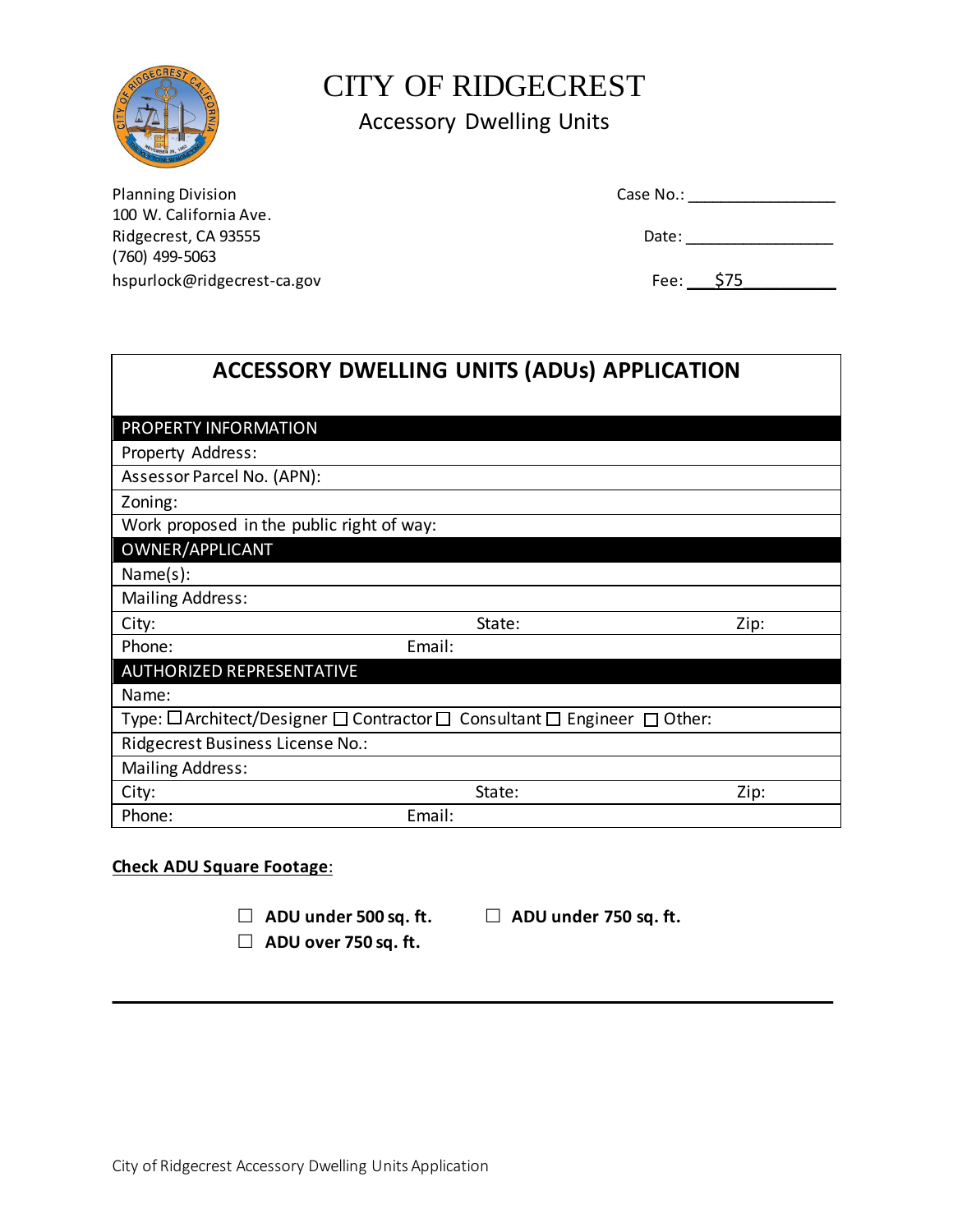#### **GENERAL REQUIREMENTS**

- 1. ADU site must be in a residential zone.
- 2. Building height: ADU shall not be more than 16 ft. in height, or more then the height of the primary unit.
- 3. Setbacks:
	- a. ADU setbacks are 4 feet for side and rear yards.
	- b. ADU should be six feet from any other buildings.
	- c. Minimum lot size statewide exemption: (800 sq. ft. unit, 16 ft. height & 4 ft. side and rear setbacks).
- 4. Lot frontage: Detached units should be located behind the rear face of the primary unit.
- 5. Design Standards:
	- a. The design, color, material, and texture of all buildings must be substantially the same as the main dwelling unit.
	- b. If attached to the garage, no direct access from the garage to the ADU.
- 6. Site density:
	- a. No more than two accessory dwelling units can be located on a lot that has an existing multifamily dwelling.
- b. Total floor area for a detached unit cannot exceed 1,200 sq. ft.
- c. If there is an existing dwelling, the floor area of an attached ADU cannot exceed 50% of primary unit.
- 7. Parking standards:
	- a. No parking required for converted spaces
	- b. One space required per bedroom (unless ADU is within one-half mile from public transit)
- 8. Impact fees:
	- a. No local agency impact fees if less than 750 sq. ft.
	- b. ADU less than 500 sq. ft. are not subject to school impact fees.
	- c. ADU over 750 sq. ft. will be charged impact fees proportionately in relation to the primary dwelling unit.
- 9. ADU rental periods are to exceed 30 days.
- 10. All ADUs are subject to serviceability by the IWV Water District.

\*This is not an exhaustive list, the complete municipal code section 106-37 should reviewed prior to submittal.

| <b>SUPPLEMENTAL QUESTIONS</b>                                                      |     |
|------------------------------------------------------------------------------------|-----|
| 1. Will the ADU be accessory to:                                                   |     |
| $\triangleright$ An existing or proposed Single Dwelling Unit?                     |     |
| An existing Duplex (two units)?<br>➤                                               |     |
| Existing Multifamily Dwelling Units (three of more)?                               |     |
| 2. Is the primary dwelling on the property an existing unit?                       |     |
| 3. Will the ADU have more than one bedroom?                                        | Y/N |
| Size of ADU in square feet<br>➤                                                    |     |
| 4. Does the ADU provide for a separate entrance to/from the primary dwelling unit? |     |
| 5. Does the proposed ADU involve any of the following?                             |     |
| ADU within the walls of the primary dwelling unit?<br>➤                            | Y/N |
| New Attached ADU?<br>⋗                                                             | Y/N |
| New Detached ADU?<br>⋗                                                             | Y/N |
| Conversion of an existing detached accessory structure to an ADU?<br>➤             | Y/N |
| 6. Will the ADU require the elimination of existing parking?                       |     |
| Is there a parking space proposed for the ADU?<br>➤                                | Y/N |